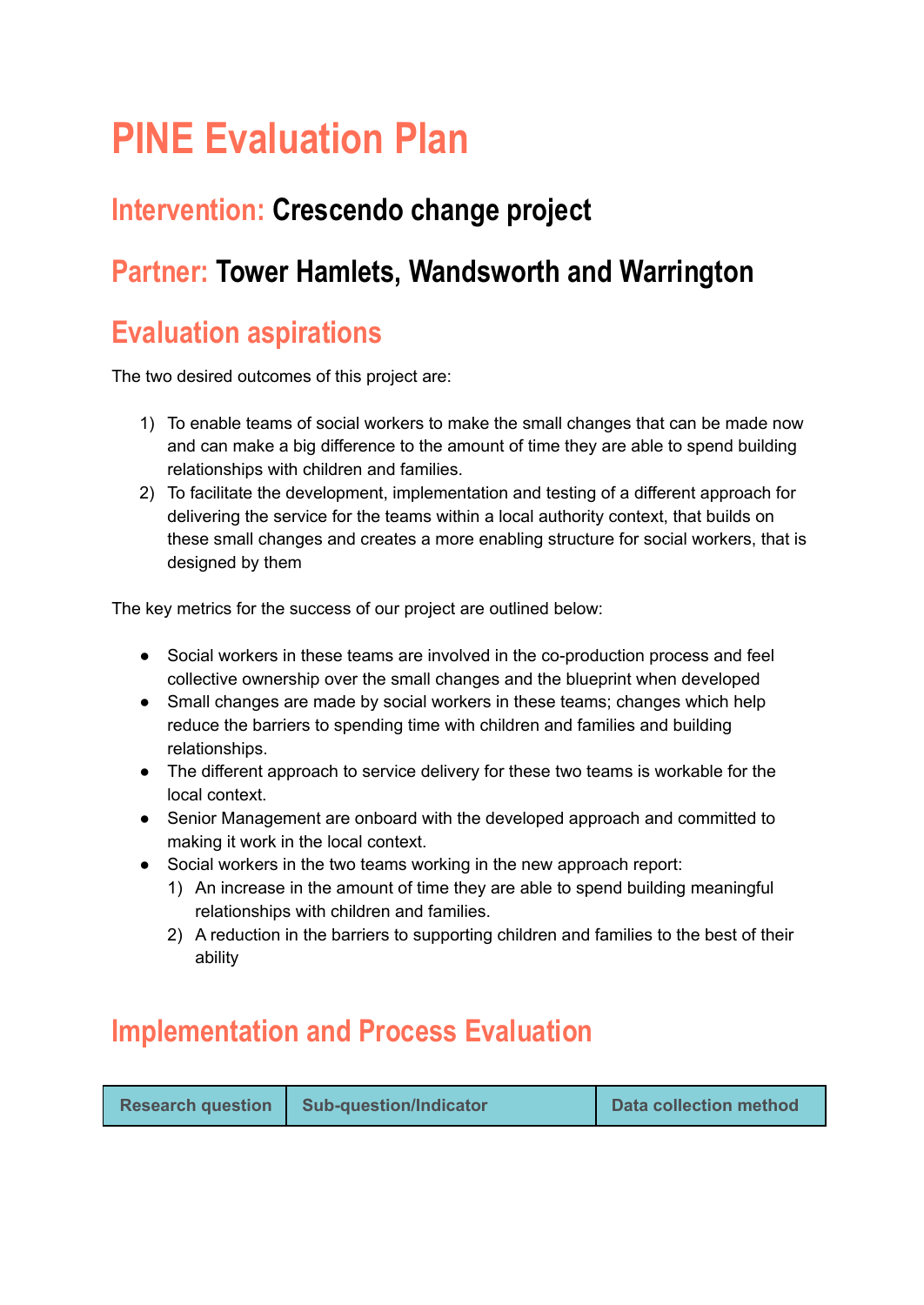| What was delivered,<br>and how does this<br>compare to what was                                                 | How does what was delivered in<br>each LA compare with our initial<br>proposal? | Reflection from the<br>Crescendo team                                                                                                                        |
|-----------------------------------------------------------------------------------------------------------------|---------------------------------------------------------------------------------|--------------------------------------------------------------------------------------------------------------------------------------------------------------|
| planned?                                                                                                        | What were the specific barriers within<br>each LA?                              | 1) Reflection from the<br>Crescendo team<br>2) Reflection from the<br>LAs                                                                                    |
|                                                                                                                 | What were common barriers across<br>LAs?                                        | 1) Reflection from the<br>Crescendo team<br>2) Sensemaking<br>across LAs on the<br>above barriers                                                            |
| What helps delivery,<br>and what gets in the<br>way of delivery?                                                | What were common enablers for the<br>programme across LAs?                      | 1) Reflection from the<br>Crescendo team<br>2) Sensemaking<br>across LAs on the<br>above barriers                                                            |
|                                                                                                                 | What were common stopping / pause<br>factors?                                   | Reflection from the<br>1)<br>Crescendo team<br>2) Sensemaking<br>across LAs on the<br>above barriers                                                         |
| How do key<br>stakeholders,<br>including those<br>offered and delivering<br>the intervention, feel<br>about it? | How does the programme feel for<br>practitioners?                               | 1) Qual surveys every<br>3 months with<br>practitioners<br>2) Data gathered as<br>part of workshops                                                          |
|                                                                                                                 | How does the programme feel for<br>leaders?                                     | Qual surveys every 3<br>1)<br>months with<br>practitioners<br>2) Data gathered as part<br>of workshops<br>3) Feedback from<br>monthly leadership<br>meetings |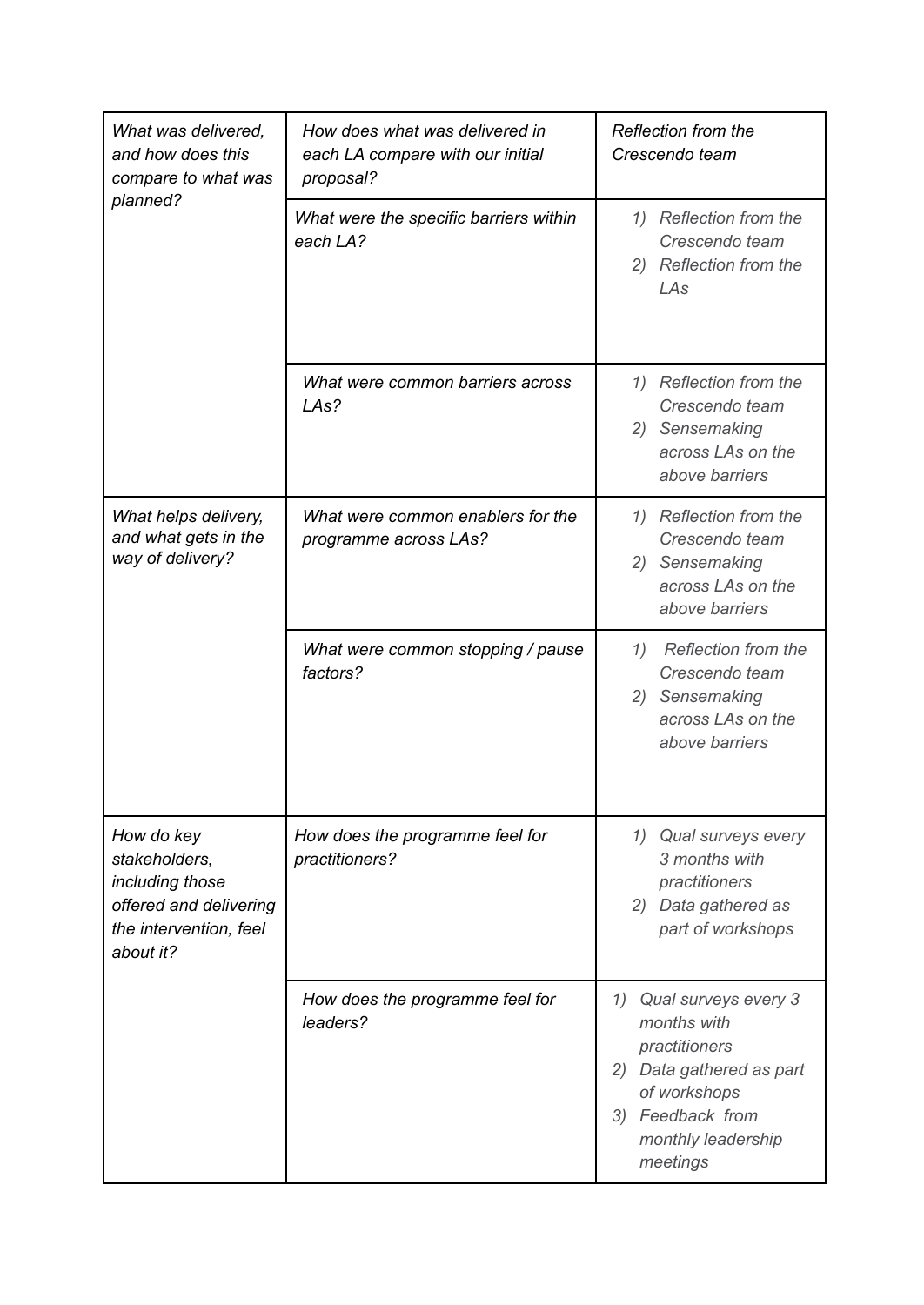| What are the<br>outcomes for those<br>who receive the<br>intervention? | To what extent does job satisfaction,<br>time spent with children and families,<br>and feelings of autonomy change over<br>time for the social work teams that<br>have received the crescendo<br>intervention, within each LA?        | 1)<br>Qual surveys every 3<br>months with<br>practitioners<br>Interviews to<br>2)<br>supplement these<br>surveys<br>3)<br>Data gathered as part<br>of workshops                        |
|------------------------------------------------------------------------|---------------------------------------------------------------------------------------------------------------------------------------------------------------------------------------------------------------------------------------|----------------------------------------------------------------------------------------------------------------------------------------------------------------------------------------|
|                                                                        | To what extent does job satisfaction,<br>time spent with children and families,<br>and feelings of autonomy change over<br>time for the social work teams that<br>have received the crescendo<br>intervention, across LAs?            | Analysis across LAs<br>1)<br>from the above                                                                                                                                            |
|                                                                        | What is the impact of the local<br>blueprint model on social workers'<br>autonomy, job satisfaction, and the<br>time spent with children and families<br>for the intervention group compared to<br>the control group, within each LA? | 1) Qual surveys every<br>3 months<br>2) Supplemented by<br>interviews every 3<br>months<br>3) Quant data on time<br>spent with children<br>and families during<br>12 month test period |

#### **Data Collection**

- o Surveys: The first survey data will be collected within the first workshop, to ensure participation. We will collect data at the individual level, capturing job title in each case. We expect:
	- o 15-20 responses from TH two teams
	- o 10-15 responses from Wandsworth team
	- o 50-100 responses from Warrington nine teams
- o Interviews:
	- o TBC on:
		- how will the interview schedule be developed,
		- who is conducting the interviews,
		- will interviews be by telephone or in person,
		- how are they being recorded?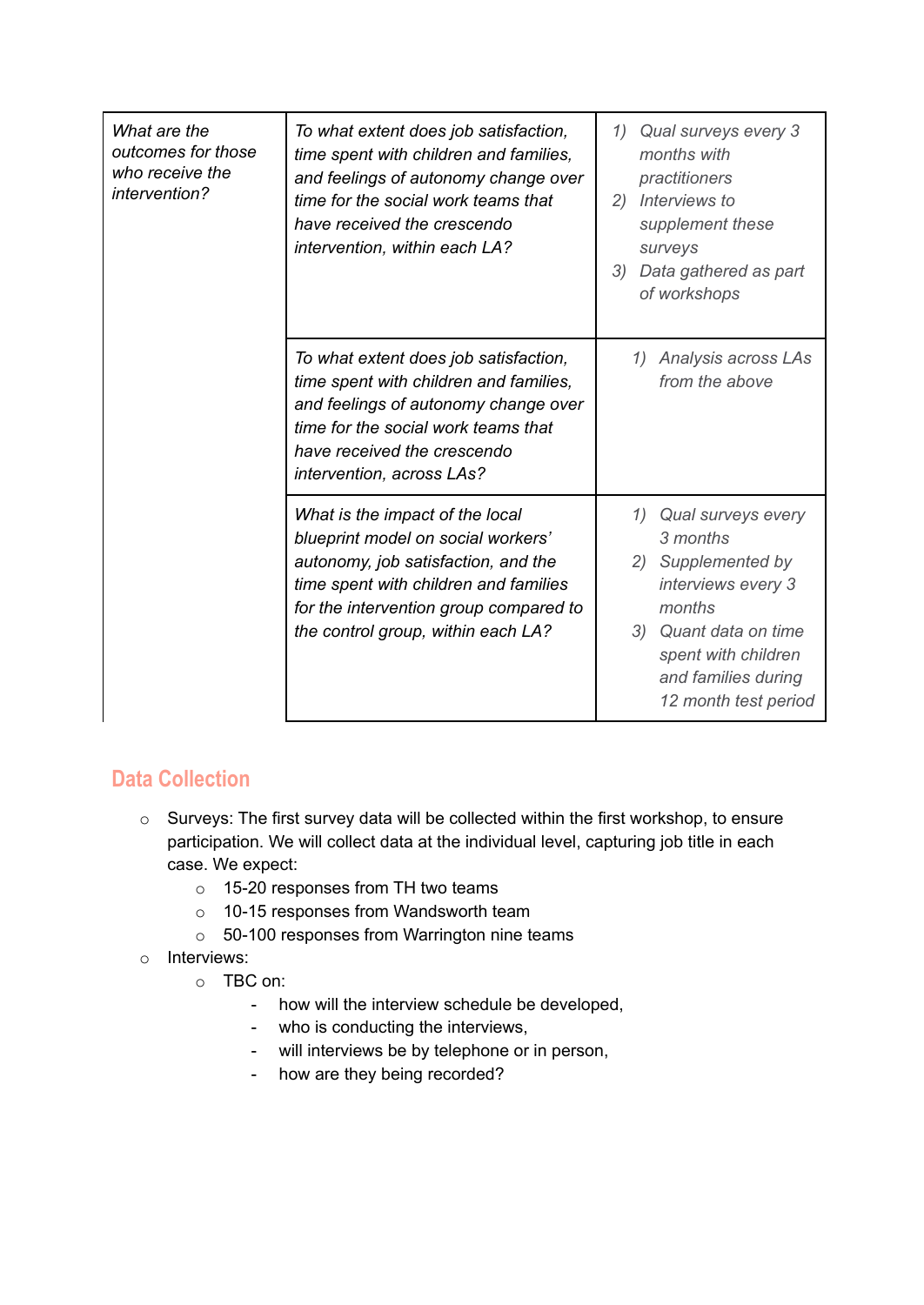#### **Sample selection and recruitment**

- 1) In Tower Hamlets, our sample are two teams selected by the leadership team for this programme. They were selected as relatively stable, well managed teams who could trial this programme
- 2) In Wandsworth, our sample is one team selected by the leadership team for this programme. Evolve are a non statutory service, and were selected because Evolve are a stable, well managed team with a culture of innovation and team work.
- 3) In Warrington, the nine teams were selected because leadership team were keen to trial this across a whole service. There was no selection within the nine teams. But we will be working with the managers (14 across the 9 teams) as the main participants of this programme

We currently have no authority to survey or gather any data from children and families working with these teams.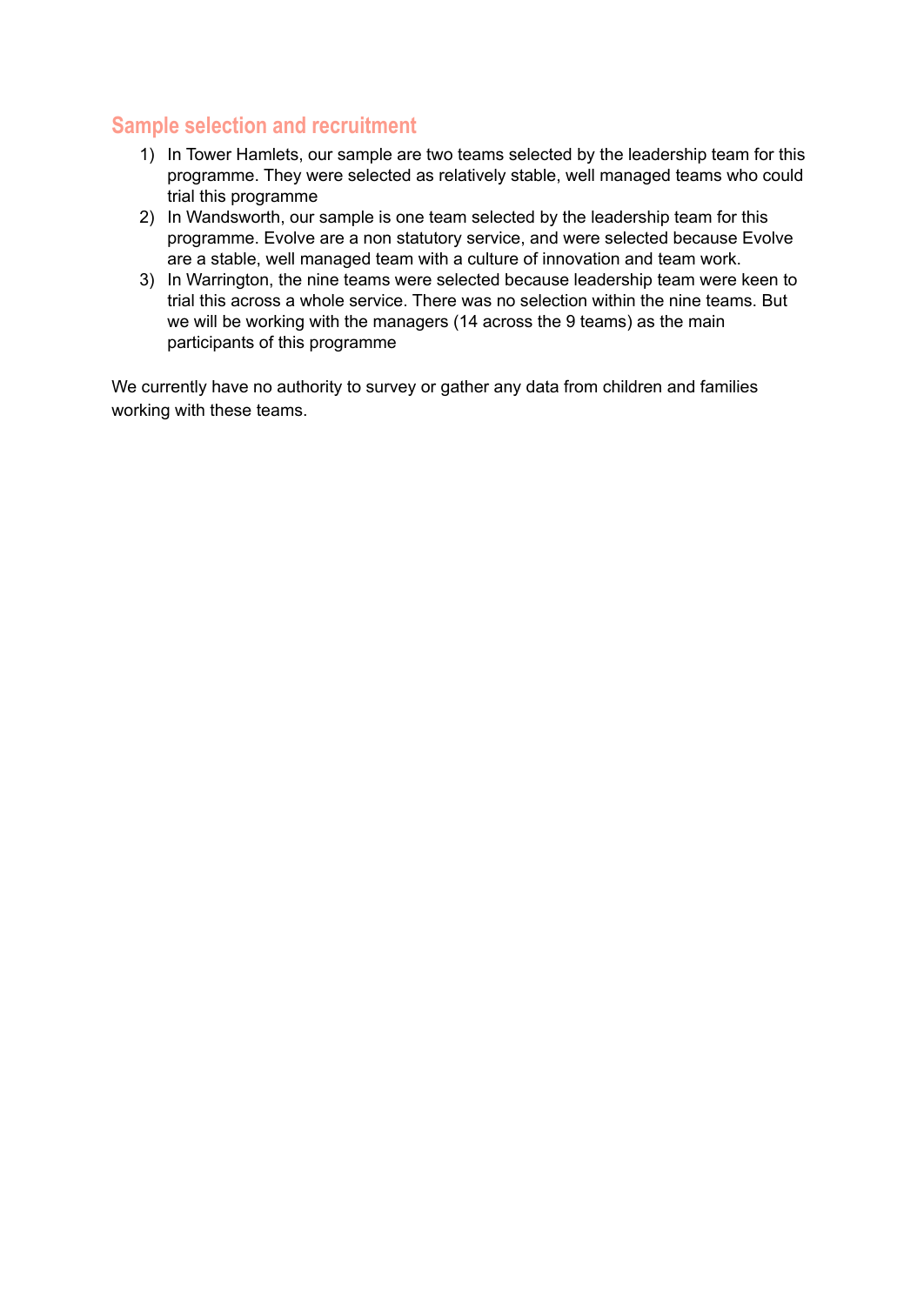## **Impact Evaluation**

| <b>Evaluation question</b>                                                                                                                                                                  | Outcome measure                                                                                                                                                                                                                                           | Description                                                   | Sample                                                          |
|---------------------------------------------------------------------------------------------------------------------------------------------------------------------------------------------|-----------------------------------------------------------------------------------------------------------------------------------------------------------------------------------------------------------------------------------------------------------|---------------------------------------------------------------|-----------------------------------------------------------------|
| To what extent does<br>job satisfaction<br>change over time for<br>the social work teams<br>that have received<br>the crescendo<br>intervention, within<br>each LA?                         | Job satisfaction. We<br>will measure this<br>through surveys with<br>practitioners on a<br>scale of 1-5. We will<br>also supplement this<br>with interviews with<br>practitioners.                                                                        | How does this change<br>over time                             | In TH: 2 teams<br>In Wands: 1 team<br>In Warrington: 9<br>teams |
| To what extent does<br>time spent with<br>children and families<br>change over time for<br>the social work teams<br>that have received<br>the crescendo<br>intervention, within<br>each LA? | Time spent with<br>children and families.<br>We will measure this<br>through surveys with<br>practitioners. Data<br>will be recorded as<br>an estimation from<br>practitioners. We will<br>also supplement this<br>with interviews with<br>practitioners. | How does this change<br>over time                             | In TH: 2 teams<br>In Wands: 1 team<br>In Warrington: 9<br>teams |
| To what extent does<br>the feeling of having<br>autonomy change for<br>the social work teams<br>that have received<br>the crescendo<br>intervention, within<br>each LA?                     | Feeling empowered<br>to do your job to the<br>best of your ability.<br>We will measure this<br>through surveys with<br>practitioners on a<br>scale of 1-5. We will<br>also supplement this<br>with interviews with<br>practitioners.                      | How does this change<br>over time                             | In TH: 2 teams<br>In Wands: 1 team<br>In Warrington: 9<br>teams |
| What barriers gets in<br>the way for social<br>workers to spending<br>more time with<br>children and<br>families?                                                                           | We will measure this<br>through surveys with<br>practitioners to<br>understand barriers<br>and supplement<br>through workshops                                                                                                                            | A static picture of the<br>barriers in each and<br>across LAs | In TH: 2 teams<br>In Wands: 1 team<br>In Warrington: 9<br>teams |

Please summarise the below sections here.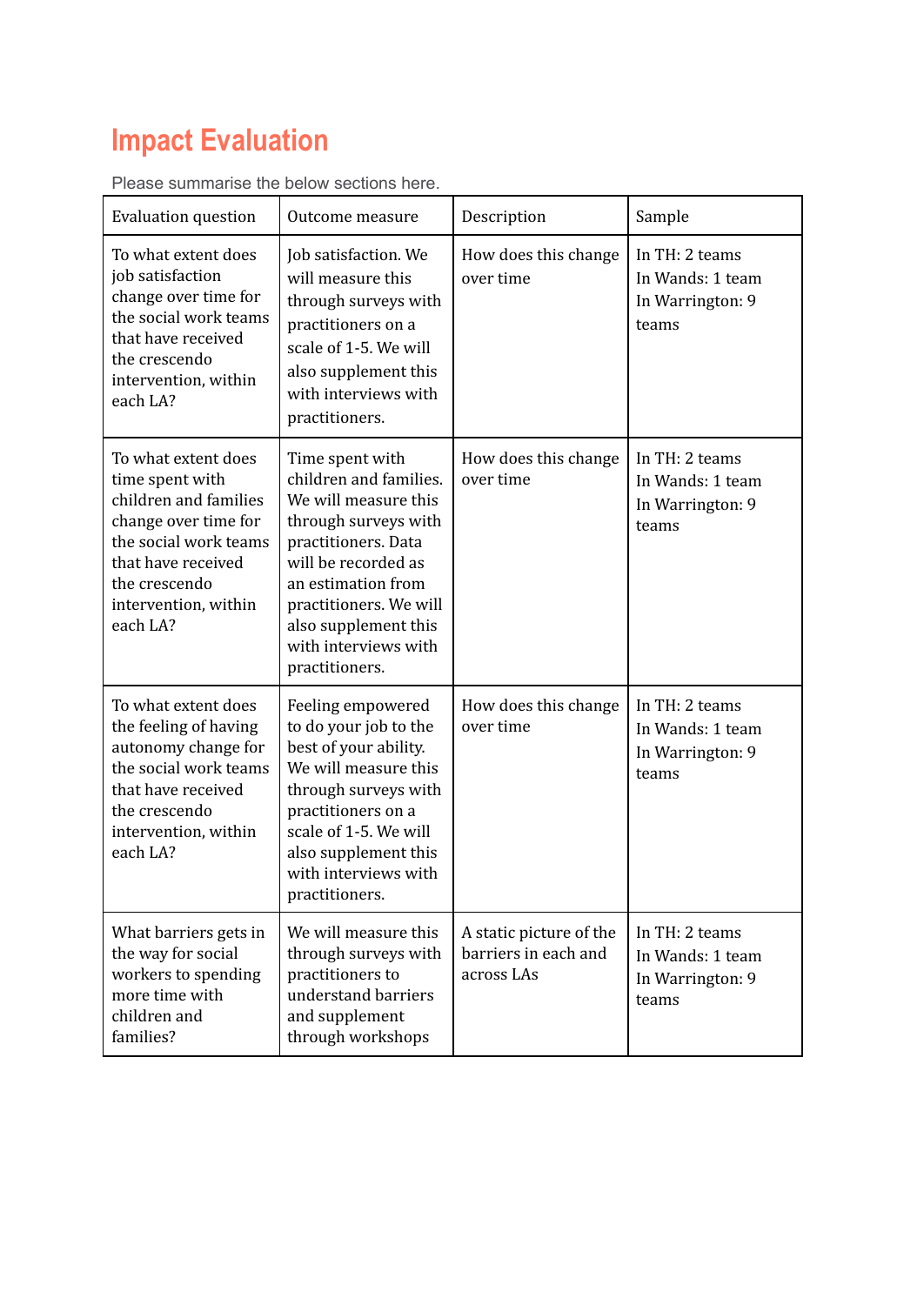## **Data collection methods (both IPE & Impact Evaluation)**

#### **E.g. surveys, interviews, administrative data…**

- *- Surveys: every 3 months with practitioners throughout the programme*
- *- Interviews: TBC*
- *- Workshop feedback: captured in every workshop*

#### **Data collection schedule***.*

|                                                                                                | First<br>intervention<br>session                                                                                               | After making<br>small changes<br>(3 months<br>in), before<br>designing the<br>blueprint | Mid way through<br>blueprint test and<br>learn period (6<br>months in) | After test period of<br>the blueprint (12<br>months) | 6 months<br>after<br>blueprint |
|------------------------------------------------------------------------------------------------|--------------------------------------------------------------------------------------------------------------------------------|-----------------------------------------------------------------------------------------|------------------------------------------------------------------------|------------------------------------------------------|--------------------------------|
| Baseline<br>questionnaire<br>completed                                                         | Completed for<br>TH, Wands.<br>Will be<br>completed for<br>Warrington in<br>their first<br>session on 8 <sup>th</sup><br>March |                                                                                         |                                                                        |                                                      |                                |
| Midline 1<br>questionnaire<br>completed                                                        |                                                                                                                                | Plans to<br>collect from<br>the 3 LAs in<br>last learning<br>pod session                |                                                                        |                                                      |                                |
| Midline 1<br>interviews to<br>supplement<br>survey data                                        |                                                                                                                                | <b>TBC</b>                                                                              |                                                                        |                                                      |                                |
| Mid way<br>(midline 2)<br>through<br>blueprint<br>testing period<br>questionnaire<br>completed |                                                                                                                                |                                                                                         | Plans to collect<br>from the 3 LAs                                     |                                                      |                                |
| Endline<br>questionnaire<br>completed                                                          |                                                                                                                                |                                                                                         |                                                                        | Plans to collect<br>from the 3 LAs                   |                                |
| Endling<br>interviews to<br>supplement                                                         |                                                                                                                                |                                                                                         |                                                                        | <b>TBC</b>                                           |                                |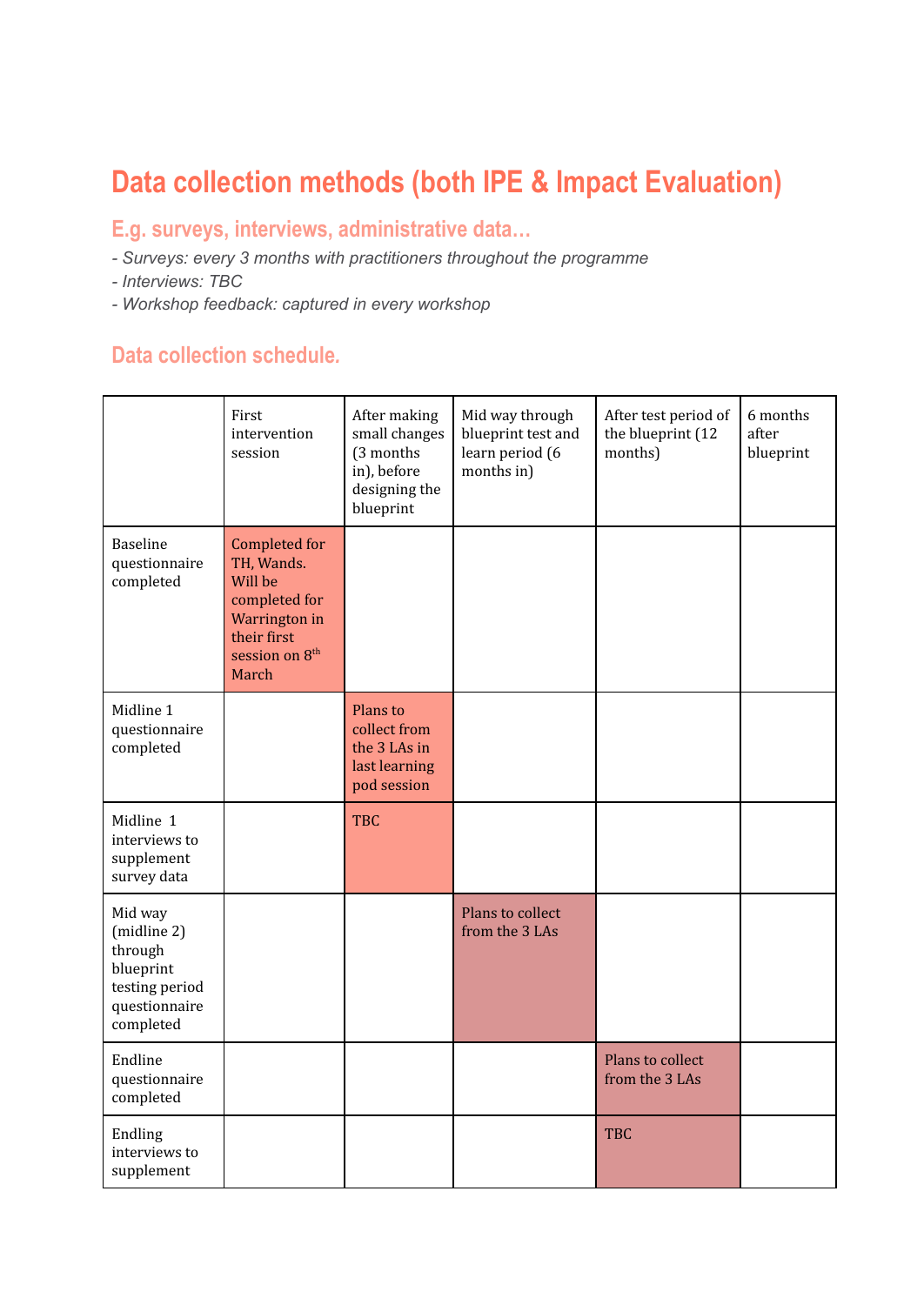| survey data              |  |  |            |
|--------------------------|--|--|------------|
| 6 months after<br>survey |  |  | <b>TBC</b> |

## **Timeline**

| <b>Activity</b>                                                                 | <b>Deadline</b>                                                                                                                                                                                             | Person responsible                                          |
|---------------------------------------------------------------------------------|-------------------------------------------------------------------------------------------------------------------------------------------------------------------------------------------------------------|-------------------------------------------------------------|
| Collecting baseline data from<br>all 3 LAs (see example of<br>Warrington below) | In vision workshop of all 3:<br>TH: 14 <sup>th</sup> Jan 2022<br>Warr: 8 <sup>th</sup> March 2022<br>Wands: 16 <sup>th</sup> Dec 2021                                                                       | Ben/Katie                                                   |
| Analysis of baseline data:<br>within and across LAs                             | <b>TBC</b>                                                                                                                                                                                                  | Rachel and colleagues from<br>Frontline to lead on analysis |
| Reporting to LA of baseline<br>data                                             | We would like to present<br>back this survey data in one<br>of the small changes<br>inspiration programme<br>sessions:<br>TH: $24th$ Feb<br>Wands: 22 <sup>nd</sup> Feb<br>Warrington: 19 <sup>th</sup> May | Katie                                                       |
| Reporting across LA of<br>baseline data                                         | As soon as we can do the data<br>analysis in each                                                                                                                                                           | Katie                                                       |
| Reporting to WWC and DfE<br>etc of baseline data                                | <b>TBC</b>                                                                                                                                                                                                  | Katie                                                       |
| Interviews with each LA                                                         | March/April time for TH and<br>Wands, June time for<br>Warrington                                                                                                                                           | <b>TBC</b>                                                  |
| Collecting midline 1 data<br>from all 3 LAs                                     | During a learning pod session<br>$-TBC$                                                                                                                                                                     | TBC/Katie                                                   |
| Analysis of midline 1 data:<br>within and across LAs                            | TBC                                                                                                                                                                                                         | <b>TBC</b>                                                  |
| Conducting midline 1<br>interviews                                              | During a learning pod session<br>$-TBC$                                                                                                                                                                     | TBC/Katie                                                   |
| Analysis and reporting of<br>midline 1 interviews                               | TBC                                                                                                                                                                                                         | TBC                                                         |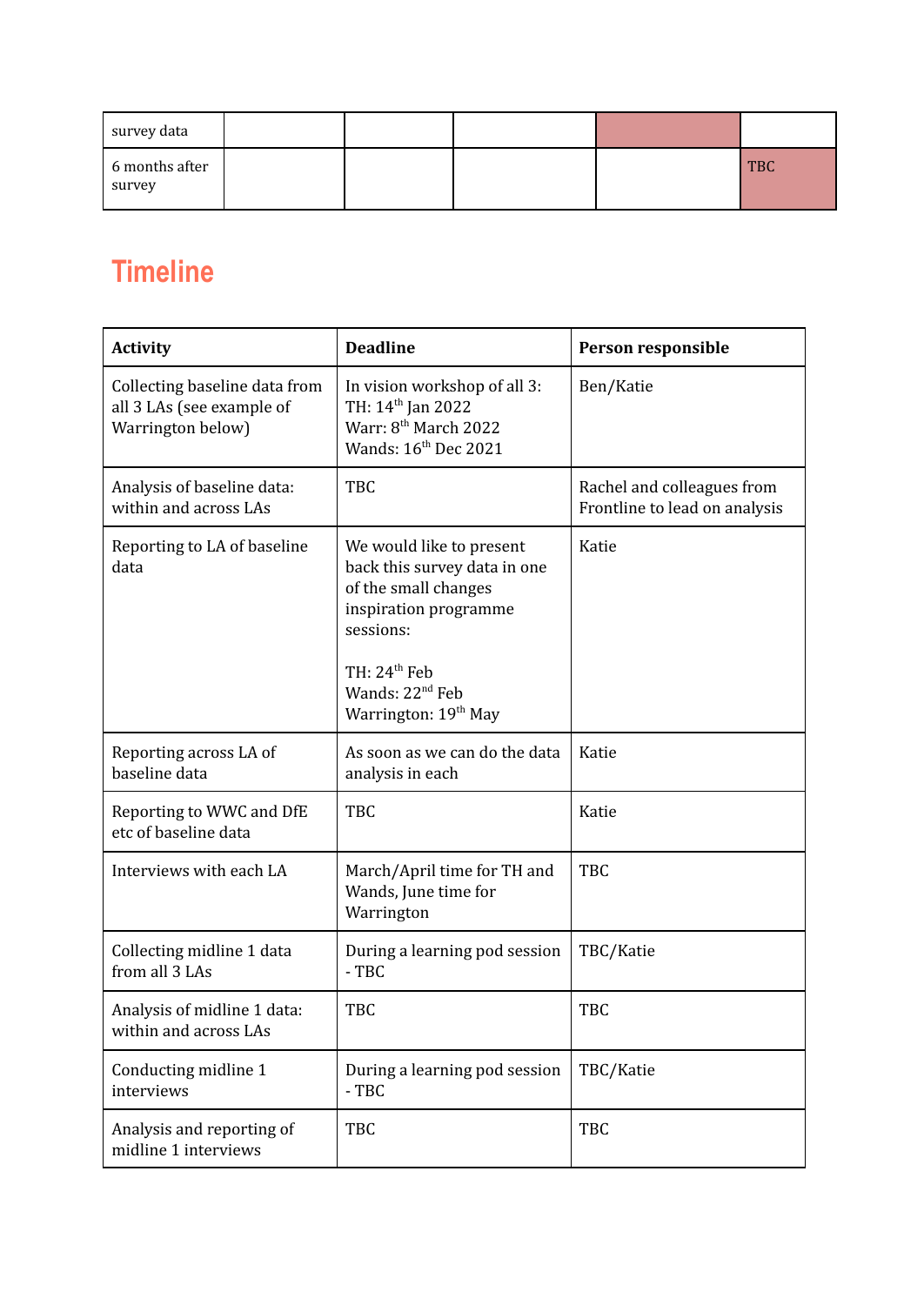| Collecting midline 2 data<br>from all 3 LAs                           | Before implementing the<br>local blueprint | TBC/Katie  |
|-----------------------------------------------------------------------|--------------------------------------------|------------|
| Analysis and reporting of<br>midline 2 data from all 3 LAs            | <b>TBC</b>                                 | TBC        |
| Collection of endline survey<br>data from all 3 LAs                   | <b>TBC</b>                                 | <b>TBC</b> |
| Analysis of endline survey<br>data from all 3 LAs                     | TBC                                        | <b>TBC</b> |
| Conducting endline<br>interviews in all 3 LAs                         | TBC                                        | <b>TBC</b> |
| Analysis and reporting of<br>endline interview data from<br>all 3 LAs | <b>TBC</b>                                 | <b>TBC</b> |
| Conducting 6 months after<br>survey in all 3 LAs                      | TBC                                        | <b>TBC</b> |

## **Example baseline survey**

#### **Crescendo – Warrington: practitioners baseline survey**

We are relying on our legitimate interests as the lawful basis for processing your data, and your responses to the below survey. We are collecting the below data to inform our work together and to allow us to learn what barriers are currently in the way to working the way we want to. When sharing back any insights, any data will be anonymous: we will not identify you, nor will this data be accessible to anyone within your Local Authority. We will abbreviate direct quotes too to ensure that anonymity is preserved.

Please refer to [Crescendo's Privacy Notice](https://docs.google.com/document/d/1EvKZr03orR_MlPxsVSyJxMQ3HxWie9aW/edit) (**placeholder link**) for further details, or send an email to Ryan Wise (ryanandrewwise@outlook.com) if you have any questions.

#### **Section 0: Understanding the context**

**1. Unique ID code\***

*Text box*

#### **1. Job Title (if not listed, pick most equivalent)\***

*Picklist:*

- *● Social worker*
- *● Other [please specify]*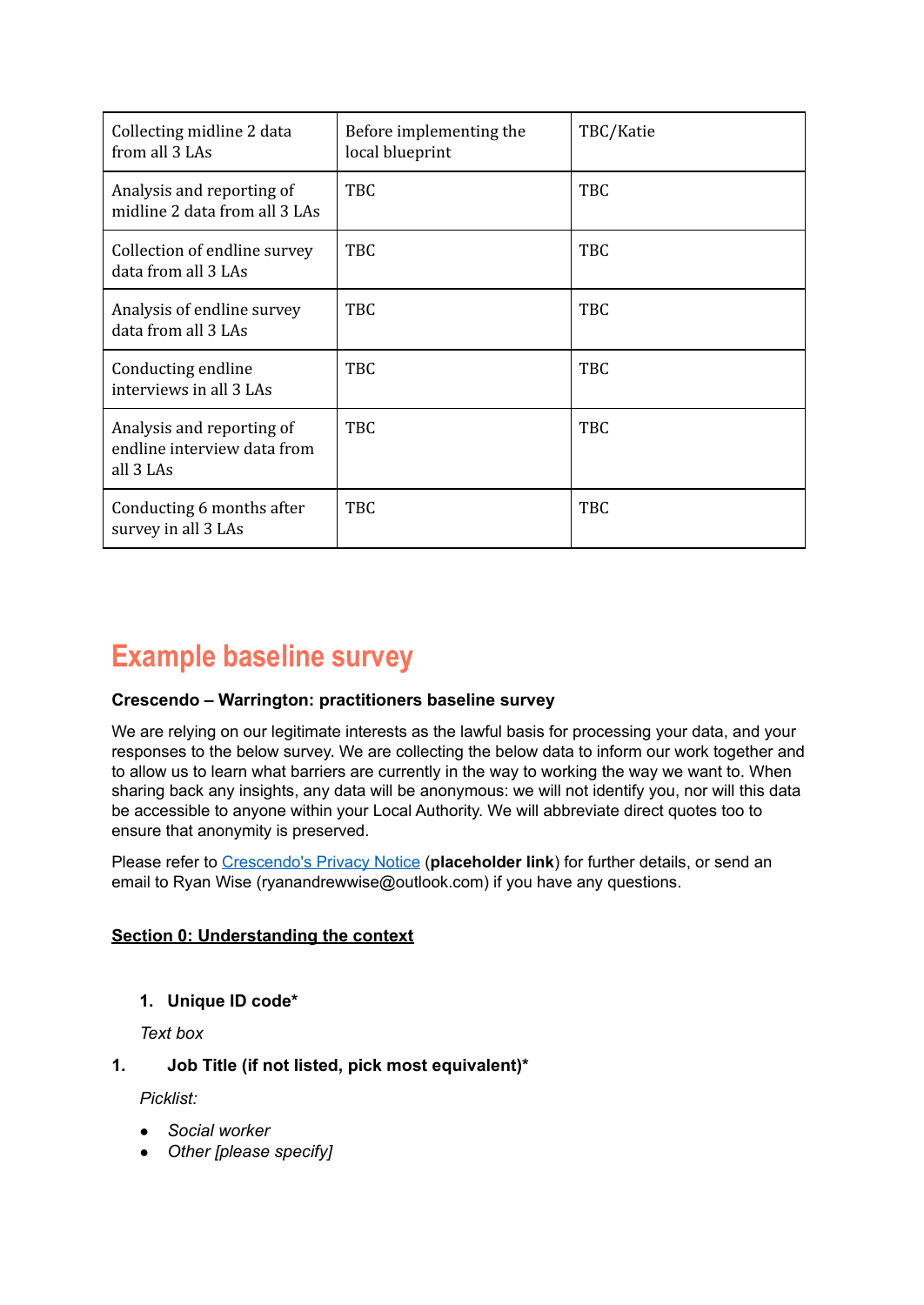#### **1. Service:**

- *● CIN*
- *● Children in Care and Care Leavers*
- *● Fostering*
- *● MASH*
- *● Children with disabilities*
- *● Business Support*
- *● Families First*
- *● Residential*
- *● Children safeguarding and quality assurance service*
- *● Other [please specify]*

#### **Section 1: Understanding the barriers in our way**

**1. As an estimate, how much of your time are you able to spend in direct contact with children, young people and families? Express your answer as a % of your total working hours.\***

*Text box*

#### **1. What do you see are the biggest barriers to spending more time with children and families?\***

Please express the barriers in the following format:

- 1. Barrier 1
- 2. Barrier 2
- 3. Barrier 3

*Text box.*

#### 1. **What changes do you think would enable you to spend more time with children and families and do your best work? Please list.**

You could consider:

- I need more…
- I need less…
- My role should be more focussed on...

*Text box*

#### **Section 2: Understanding our collective ability to drive change**

#### **1. On a scale of 1-5 to what extent do you feel able to effect change within your LA?\***

1- I do not feel able to effect any change at all in my LA.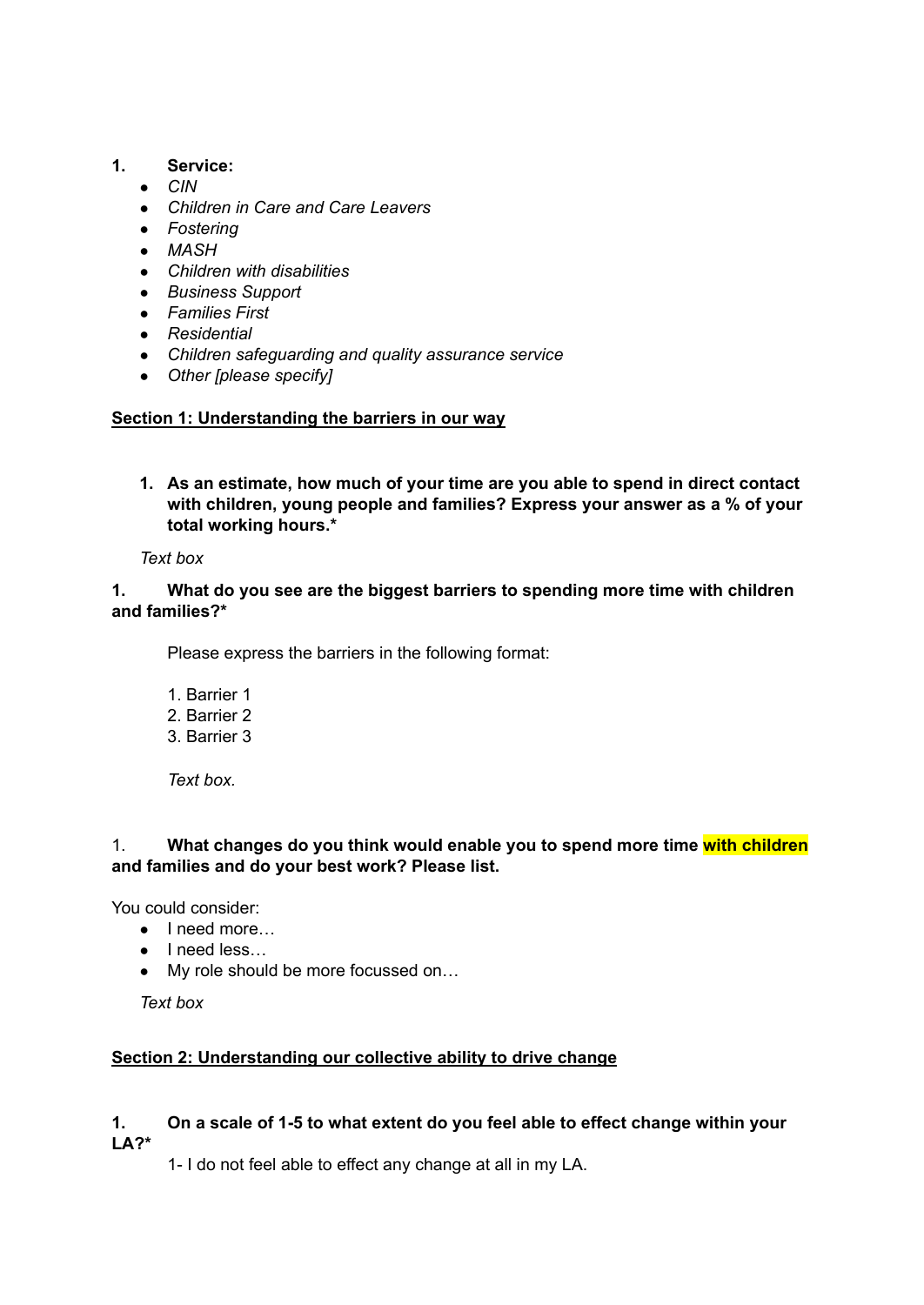5- I feel able to effect a great deal of systemic change in my LA.

*5-point scale*

- **1. What gets in the way of driving changes that you think need to happen?** Please express the barriers in the following format:
	- 1. Barrier 1 2. Barrier 2
	- 3. Barrier 3

*Text box.*

1. Please complete the following statement. *"If I could change one thing, I would change….. Text box*

#### **Section 3: Understanding our collective job satisfaction**

#### **1. How valued do you feel in your role?\***

- 1. I don't feel valued at all within my service and Local Authority.
- 5- I feel incredibly valued within my service and Local Authority

*5-point scale.*

#### **8. How satisfied are you within your role?\***

- 1 I'm not satisfied at all.
- 5 I am completely satisfied within my role.

*5-point scale.*

#### **9. Explain your scores. What factors are influencing how valued and satisfied you feel in your role?**

*[Text box]*

#### **Section 4: Understanding how we are functioning as an service**

#### **10. How effectively do you think the service is functioning?**

- 1 Not effectively at all
- 5 Highly effectively

*5-point scale.*